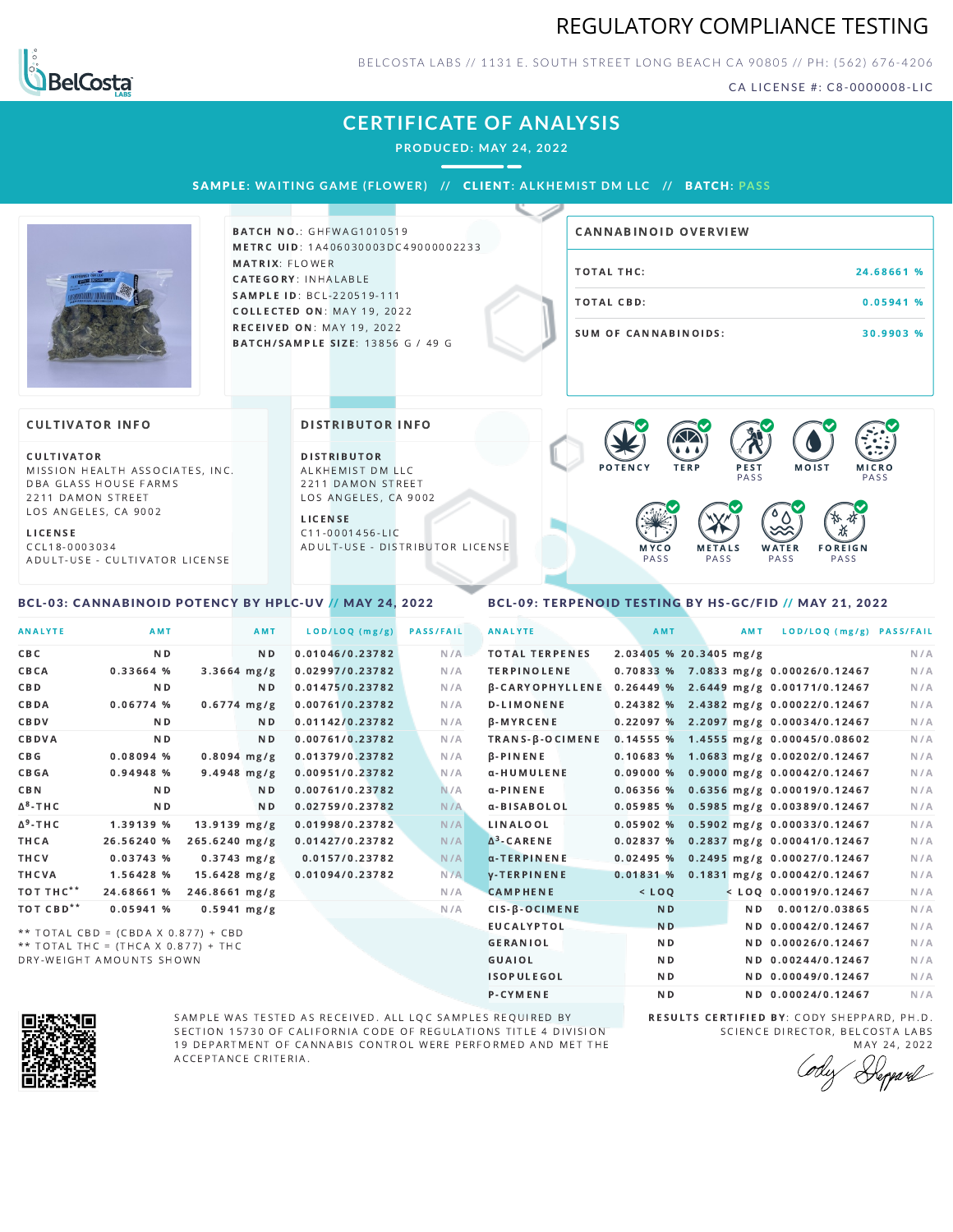## REGULATORY COMPLIANCE TESTING

#### <span id="page-1-0"></span>BCL-13: PESTICIDE TESTING BY GC/MS // MAY 21, 2022

| <b>ANALYTE</b>         | <b>LIMIT</b>  | $AMT(\mu g/g)$ | LOD/LOQ (µg/g)  | <b>PASS/FAIL</b> |
|------------------------|---------------|----------------|-----------------|------------------|
| <b>CAPTAN</b>          | $0.7 \mu g/g$ | ND.            | 0.03142/0.09516 | PASS             |
| CHLORDANE              | Any amt       | ND.            |                 | <b>PASS</b>      |
| <b>CHLORDANE CIS</b>   |               | ND.            | 0.01111/0.03369 | N/A              |
| <b>CHLORDANE TRANS</b> |               | N <sub>D</sub> | 0.01063/0.03214 | N/A              |
| <b>CHLORFENAPYR</b>    | Any amt       | ND.            | 0.02395/0.07252 | <b>PASS</b>      |

| <b>ANALYTE</b>                      | LIMIT         | $AMT(\mu g/g)$ | LOD/LOQ (µg/g)  | <b>PASS/FAIL</b> |
|-------------------------------------|---------------|----------------|-----------------|------------------|
| <b>CHLORPYRIFOS</b>                 | Any amt       | N D            | 0.01117/0.03393 | <b>PASS</b>      |
| <b>DICHLORVOS</b>                   | Any amt       | N D            | 0.01177/0.03566 | PASS             |
| <b>METHYL PARATHION</b>             | Any amt       | ND.            | 0.0135/0.04092  | <b>PASS</b>      |
| PENTACHLORONI-<br><b>TROBENZENE</b> | $0.1 \mu g/g$ | ND.            | 0.01404/0.04259 | <b>PASS</b>      |
|                                     |               |                |                 |                  |

### BCL-05: RESIDUAL PESTICIDE ANALYSIS BY LC-MS/MS ESI // MAY 21, 2022

| <b>ANALYTE</b>             |               | LIMIT AMT $(\mu g/g)$ | LOD/LOQ (µg/g) | <b>PASS/FAIL</b> | <b>ANALYTE</b>          | LIMIT AMT (µg/g) |     | LOD/LOQ (µg/g) PASS/FAIL |      |
|----------------------------|---------------|-----------------------|----------------|------------------|-------------------------|------------------|-----|--------------------------|------|
| ABAMECTIN                  | $0.1 \mu g/g$ | N D                   | 0.01153/0.04   | PASS             | <b>METALAXYL</b>        | $2 \mu g/g$      | N D | 0.00503/0.02             | PASS |
| <b>ACEPHATE</b>            | $0.1 \mu g/g$ | N D                   | 0.00368/0.02   | PASS             | <b>METHIOCARB</b>       | Any amt          | N D | 0.00503/0.02             | PASS |
| ACEQUINOCYL                | $0.1 \mu g/g$ | N D                   | 0.00417/0.02   | PASS             | METHOMYL                | $1 \mu g/g$      | N D | 0.00494/0.02             | PASS |
| ACETAMIPRID                | $0.1 \mu g/g$ | N D                   | 0.00464/0.02   | PASS             | <b>MEVINPHOS</b>        | Any amt          | N D |                          | PASS |
| <b>ALDICARB</b>            | Any amt       | N D                   | 0.01109/0.04   | <b>PASS</b>      | <b>MEVINPHOSI</b>       |                  | N D | 0.00163/0.0084           | N/A  |
| AZOXYSTROBIN               | $0.1 \mu g/g$ | N D                   | 0.00639/0.02   | PASS             | <b>MEVINPHOS II</b>     |                  | N D | 0.00542/0.0316           | N/A  |
| <b>BIFENAZATE</b>          | $0.1 \mu g/g$ | N D                   | 0.00355/0.02   | PASS             | <b>MYCLOBUTANIL</b>     | $0.1 \mu g/g$    | N D | 0.00867/0.04             | PASS |
| <b>BIFENTHRIN</b>          | $3 \mu g/g$   | N D                   | 0.00473/0.04   | PASS             | <b>NALED</b>            | $0.1 \mu g/g$    | N D | 0.00328/0.02             | PASS |
| <b>BOSCALID</b>            | $0.1 \mu g/g$ | N D                   | 0.00494/0.02   | PASS             | OXAMYL                  | $0.5 \mu g/g$    | N D | 0.00455/0.02             | PASS |
| CARBARYL                   | $0.5 \mu g/g$ | N D                   | 0.00295/0.02   | PASS             | PACLOBUTRAZOL           | Any amt          | N D | 0.00714/0.04             | PASS |
| CARBOFURAN                 | Any amt       | N D                   | 0.00613/0.02   | PASS             | PERMETHRIN              | $0.5 \mu g/g$    | N D |                          | PASS |
| CHLORANTRANIL-             | $10 \mu g/g$  | N D                   | 0.00697/0.04   | PASS             | PERMETHRIN CIS          |                  | N D | 0.00237/0.0082           | N/A  |
| IPROLE                     |               |                       |                |                  | PERMETHRIN TRANS        |                  |     | ND 0.00245/0.0118        | N/A  |
| <b>CLOFENTEZINE</b>        | $0.1 \mu g/g$ | ND.                   | 0.0054/0.02    | PASS             | <b>PHOSMET</b>          | $0.1 \mu g/g$    | N D | 0.0043/0.02              | PASS |
| COUMAPHOS                  | Any amt       | N D                   | 0.00215/0.02   | <b>PASS</b>      | PIPERONYLBUTO-          | $3 \mu g/g$      | N D | 0.00247/0.02             | PASS |
| CYFLUTHRIN                 | $2 \mu g/g$   | ND.                   | 0.05508/0.2    | PASS             | XIDE                    |                  |     |                          |      |
| CYPERMETHRIN               | $1 \mu g/g$   | N D                   | 0.00556/0.04   | PASS             | <b>PRALLETHRIN</b>      | $0.1 \mu g/g$    | N D | 0.00392/0.02             | PASS |
| <b>DAMINOZIDE</b>          | Any amt       | N D                   | 0.00227/0.04   | PASS             | PROPICONAZOLE           | $0.1 \mu g/g$    | N D | 0.0024/0.02              | PASS |
| <b>DIAZINON</b>            | $0.1 \mu g/g$ | N D                   | 0.00487/0.02   | <b>PASS</b>      | PROPOXUR                | Any amt          | N D | 0.00374/0.02             | PASS |
| <b>DIMETHOATE</b>          | Any amt       | N D                   | 0.00354/0.02   | PASS             | <b>PYRETHRINS</b>       | $0.5 \mu g/g$    | N D |                          | PASS |
| <b>DIMETHOMORPH</b>        | $2 \mu g/g$   | N D                   |                | PASS             | PYRETHRINS PYRETHRIN I  |                  | ND. | 0.00726/0.04             | N/A  |
| <b>DIMETHOMORPH I</b>      |               | N D                   | 0.00109/0.0078 | N/A              | PYRETHRINS PYRETHRIN II |                  |     | ND 0.00754/0.02284       | N/A  |
| <b>DIMETHOMORPH II</b>     |               | N D                   | 0.0015/0.0122  | N/A              | <b>PYRIDABEN</b>        | $0.1 \mu g/g$    | N D | 0.0034/0.02              | PASS |
| <b>ETHOPROPHOS</b>         | Any amt       | N D                   | 0.0041/0.02    | <b>PASS</b>      | <b>SPINETORAM</b>       | $0.1 \mu g/g$    | N D |                          | PASS |
| <b>ETOFENPROX</b>          | Any amt       | N D                   | 0.00274/0.02   | <b>PASS</b>      | <b>SPINETORAM J</b>     |                  | N D | 0.00329/0.016            | N/A  |
| ETOXAZOLE                  | $0.1 \mu g/g$ | N D                   | 0.00385/0.02   | <b>PASS</b>      | <b>SPINETORAM L</b>     |                  | ND  | 0.00157/0.016            | N/A  |
| <b>FENHEXAMID</b>          | $0.1 \mu g/g$ | N D                   | 0.01055/0.02   | <b>PASS</b>      | SPINOSAD                | $0.1 \mu g/g$    | N D |                          | PASS |
| <b>FENOXYCARB</b>          | Any amt       | N D                   | 0.00175/0.02   | PASS             | SPINOSAD A              |                  |     | ND 0.00205/0.01438       | N/A  |
| <b>FENPYROXIMATE</b>       | $0.1 \mu g/g$ | N D                   | 0.00481/0.02   | PASS             | SPINOSAD D              |                  |     | ND 0.00104/0.00498       | N/A  |
| <b>FIPRONIL</b>            | Any amt       | N D                   | 0.00478/0.02   | PASS             | <b>SPIROMESIFEN</b>     | $0.1 \mu g/g$    | N D | 0.00944/0.04             | PASS |
| <b>FLONICAMID</b>          | $0.1 \mu g/g$ | N D                   | 0.00398/0.02   | PASS             | <b>SPIROTETRAMAT</b>    | $0.1 \mu g/g$    | N D | 0.00208/0.02             | PASS |
| FLUDIOXONIL                | $0.1 \mu g/g$ | N D                   | 0.01369/0.04   | PASS             | <b>SPIROXAMINE</b>      | Any amt          | N D | 0.00344/0.02             | PASS |
| HEXYTHIAZOX                | $0.1 \mu g/g$ | N D                   | 0.00297/0.02   | PASS             | <b>TEBUCONAZOLE</b>     | $0.1 \mu g/g$    | N D | 0.00816/0.04             | PASS |
| IMAZALIL                   | Any amt       | N D                   | 0.0056/0.02    | PASS             | <b>THIACLOPRID</b>      | Any amt          | N D | 0.0039/0.02              | PASS |
| IMIDACLOPRID               | $5 \mu g/g$   | N D                   | 0.00645/0.02   | PASS             | <b>THIAMETHOXAM</b>     | $5 \mu g/g$      | N D | 0.00358/0.02             | PASS |
| <b>KRESOXIM-</b><br>METHYL | $0.1 \mu g/g$ | N D                   | 0.00339/0.02   | PASS             | TRIFLOXYSTROB-<br>ΙN    | $0.1 \mu g/g$    | N D | 0.00421/0.02             | PASS |